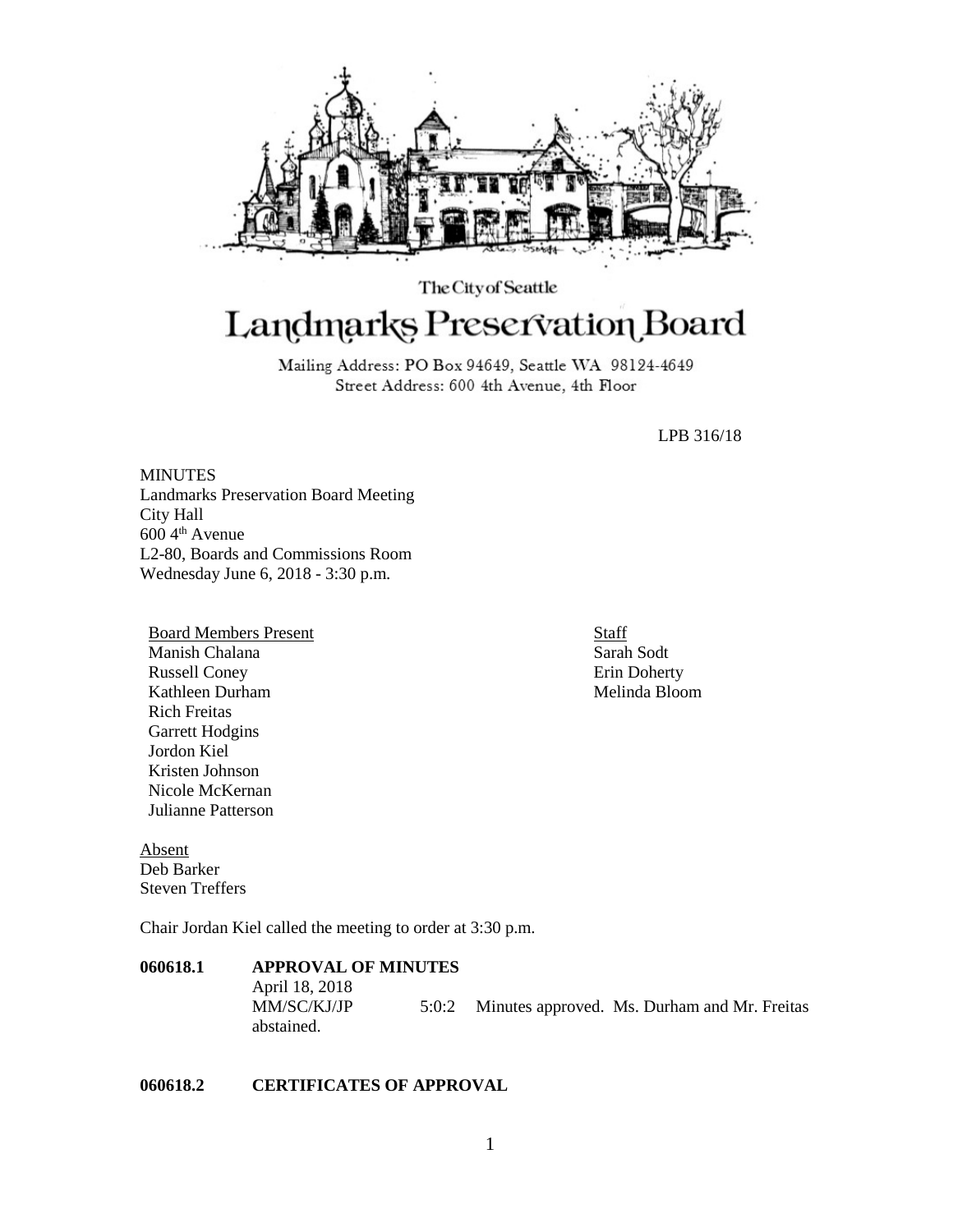### 060618.21 Roosevelt High School 1410 NE 66<sup>th</sup> Street Proposed portable classrooms

Mr. Kiel recused himself.

Paul Dorn, Rolluda Architects, explained the need for two double portables and said they will be located in the northwest portion of the parking lot. He said there are six on site in the same area now, and the new will be painted to match what is there: light gray with green trim and charcoal black shingles.

Mr. Freitas asked why they are not grouped together in the same way as the others.

Mr. Dorn said they wanted to have the least impact on the parking lot and also provide safe passaged between these and the other portables.

Ms. Patterson asked if all portables would be removed in 2019.

Mr. Dorn said yes.

Ms. Doherty noted that student enrollment numbers are always fluctuating, and that on some occasions the removal dates at other sites had been extended. She said this application has no deadline noted.

Public Comment: There was no public comment.

Ms. Doherty read Mr. Coney's comments from ARC meeting in which he said what is proposed is essentially short term, reasonable, and easily reversible.

Board Discussion:

Action: I move that the Seattle Landmarks Preservation Board approve the application for the proposed portable classrooms at Roosevelt High School, 1410 NE 66th Street, as per the attached submittal.

This action is based on the following:

- 1. The proposed portable classrooms do not adversely affect the features or characteristics specified in the Report on Designation (LPB 180/02) as the proposed work does not destroy historic materials that characterize the property and is easily removed in the future without impairment to the historic property, as per Standard #10 of the *Secretary of Interior's Standards for Rehabilitation.*
- 2. The other factors in SMC 25.12.750 are not applicable to this application.

MM/SC/KJ/GH 6:0:1 Motion carried. Mr. Kiel recused himself.

*Mr. Chalana arrived at 3:40 pm.*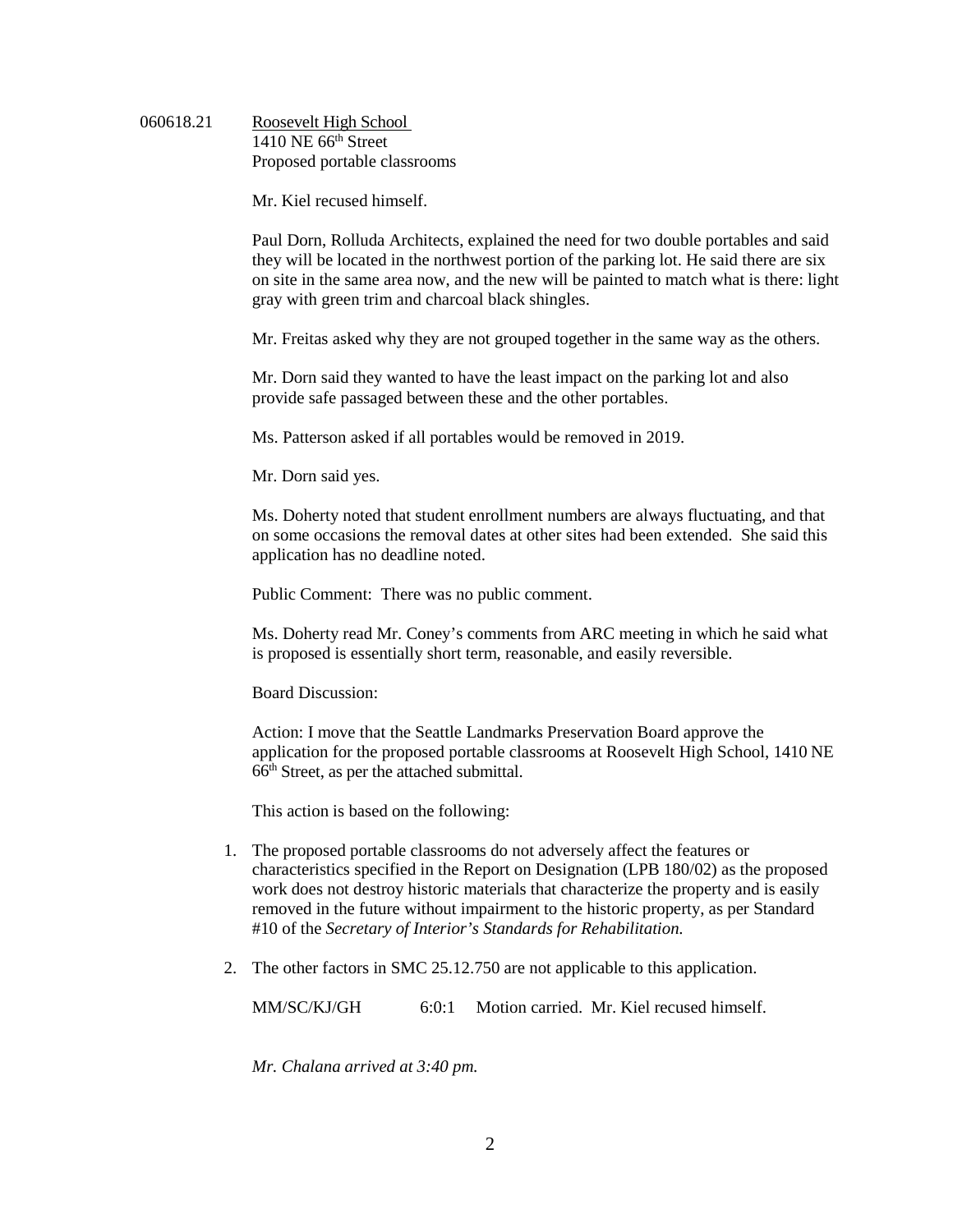#### 060618.22 Madison Middle School  $3429$  45<sup>th</sup> Avenue SW Proposed portable classrooms

Mr. Kiel recused himself.

*Mr. Coney arrived at 3:43 pm.*

Paul Dorn, Rolluda Architects, explained the need for four single portables to accommodate increased enrollment. He said that two will go in flat section of grass area and two in the north parking lot. He said they are trying to mitigate the impact on the parking overall. They are taking advantage of one of the few level spots on the grassy area. Portables are tan with white trim. He was not sure of the length of time they will be needed.

Ms. Patterson asked about southwest section behind additional building.

Mr. Dorn said the additional building is the gym, beyond that is a steep slope. He said they considered the southeast site, but more parking stalls would be used.

Mr. Chalana asked about the timeline of the portables as it is not a permanent solution.

Mike Barrett, Seattle Public Schools, said another reason to not site them on the west is that there is planning underway as part of the BEX levy for a new addition there. If enrollment capacity doesn't decrease, that addition will be needed. The levy is a sixyear time frame.

Public Comment: There was no public comment.

Ms. Johnson reported that ARC understood the grading challenges at this site.

Action: I move that the Seattle Landmarks Preservation Board approve the application for the proposed portable classrooms at Madison Middle School, 3429 45th Avenue SW, as per the attached submittal.

This action is based on the following:

- 1. The proposed portable classrooms do not adversely affect the features or characteristics specified in the Report on Designation (LPB 18/02) as the proposed work does not destroy historic materials that characterize the property and is easily removed in the future without impairment to the historic property, as per Standard #10 of the *Secretary of Interior's Standards for Rehabilitation.*
- 2. The other factors in SMC 25.12.750 are not applicable to this application.

MM/SC/RC/GH 8:0:1 Motion carried. Mr. Kiel recused himself.

060618.23 Pacific-Ford McKay Buildings 601 Westlake Avenue North Proposed signage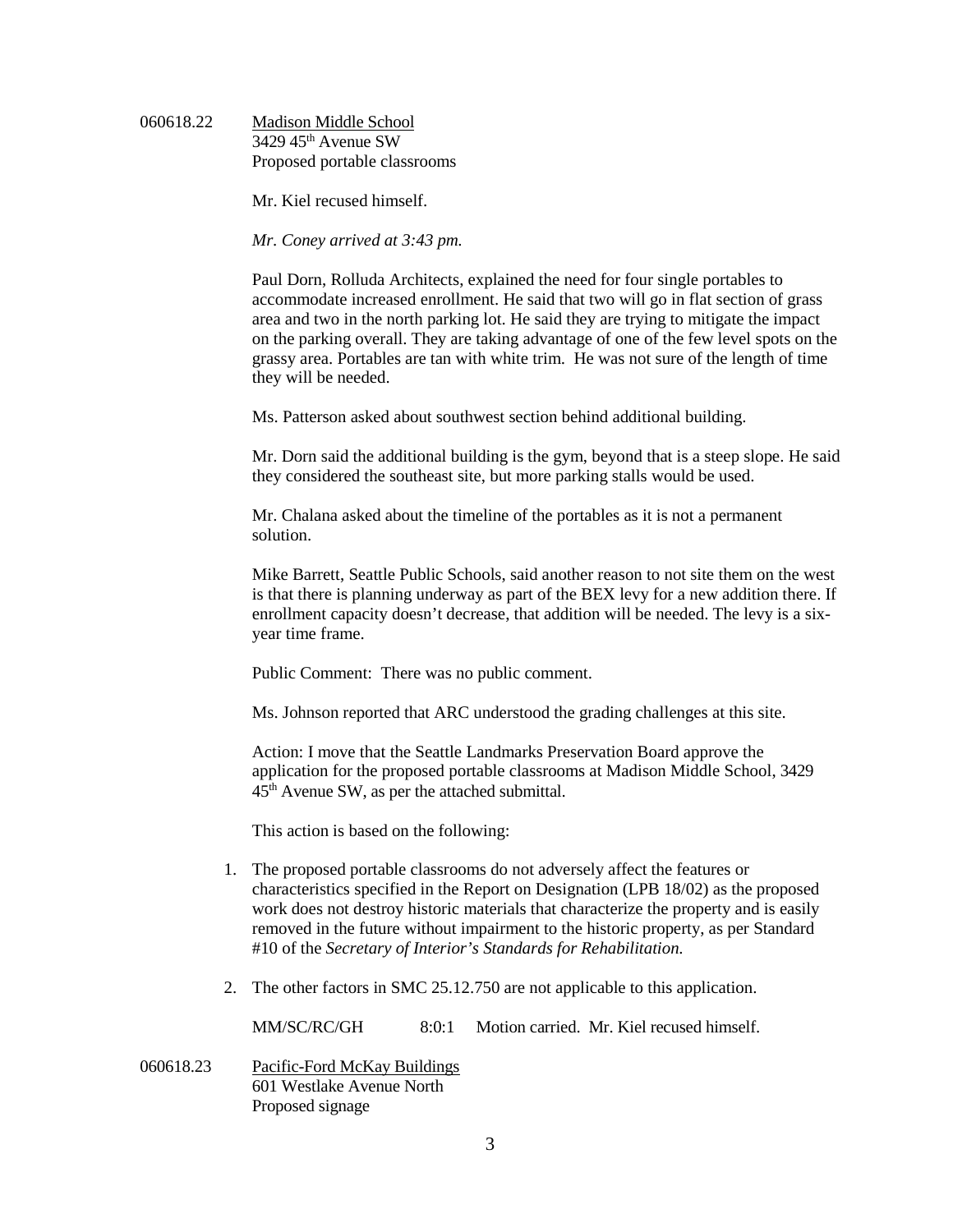Ms. Sodt explained that bolts were anticipated as part of reconstruction and the proposed signage is making use of those existing attachment points.

Steve Zamberlin, National Sign, explained the proposed sign for the main anchor tenant. He indicated the placement on the building. He said the fabrication is reversed pan aluminum letters; the sign has a 3" depth. There will be exposed neon on face of letters. The sign will project out perpendicular. There will be exposed red neon; black aluminum fabrication. He explained that the building construction planned for commercial tenants and put in stud anchors underneath that ties into concrete structure. He said that panels come off in three places for installation.

Ms. Patterson asked how far off is the sign from the terra cotta trim.

Mr. Zamberlin said it is more flush at the fascia than appearing in photos. He said they are on the same plane.

Ms. Patterson asked if all three attachments are needed.

Mr. Zamberlin said they are.

Mr. Chalana asked about the character of the sign.

Mr. Zamberlin said the color and font is based on the tenant's brand and logo.

Public Comment: There was no public comment.

Board Discussion:

Mr. Coney said it is reversible, planned for and not impactful to historic fabric.

Ms. Patterson expressed concern about coverage of architectural features. She suggested moving it up or down a few inches so centered.

Ms. McKernan and Mr. Hodgins agreed.

Ms. Sodt suggested having staff review to verify sign will be below corbelling.

Action: I move that the Seattle Landmarks Preservation Board approve the application for the proposed signage with dimensional refinements to staff for review and approval*.*

This action is based on the following:

- 1. The proposed signage does not adversely affect the features or characteristics specified in the Designation Report, as the proposed signage is compatible with the massing, size and scale and architectural features of the landmark, as per Standard #9 of the *Secretary of Interior's Standards for Rehabilitation.*
- 2. The other factors in SMC 25.12.750 are not applicable to this application.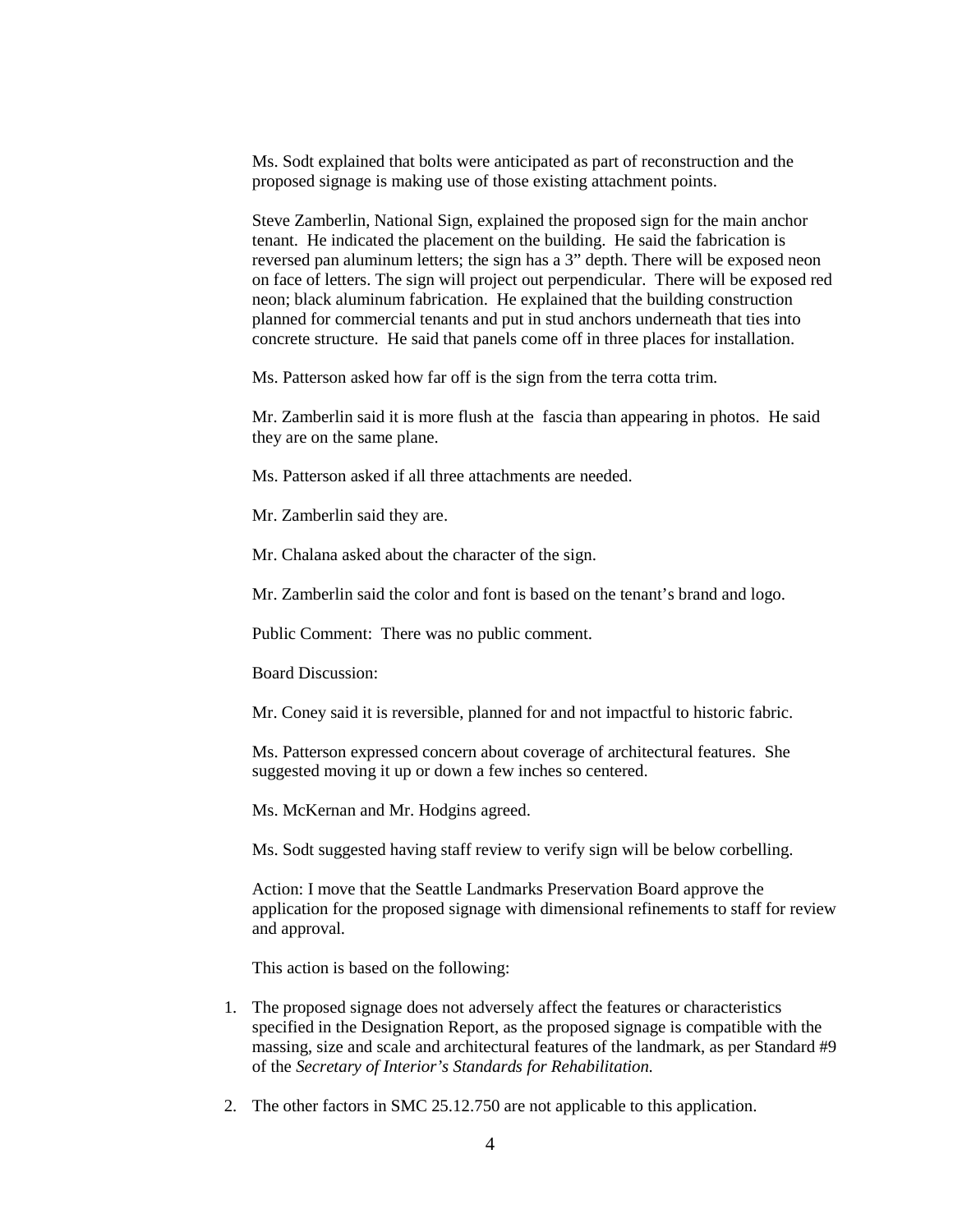MM/SC/JP/NM 9:0:0 Motion carried

060618.24 Chiarelli-Dore House 843 NE 100<sup>th</sup> Street Proposed exterior alterations and addition

> Craig McNary, owner, explained the proposed project in detail and noted the addition was needed to accommodate his growing family. He explained when he bought the house it was in disrepair; he found mold, decay and had to replace all electrical and plumbing.

> Leah Martin, Allied 8, discussed the views to the house from various perspectives and the expansion alternatives explored. She explained the desire to build above to not impact the root zone of critical adjacent trees. The original house is 1,700 square feet; the addition is 450 square feet. Addition was added over family room toward back of house; it nestles into the trees and will have very low presence. She said the area is densely wooded and the experience of a second story is diminished. Overall ceiling heights will remain the same between new and old. She said they looked at a lateral addition but thought the second story addition is the best to preserve the house and land. She said that putting a cap on the house protects the experience of the land from within the house. The addition will be painted to match original house.

She said they created a stretch of wall that was slightly configuration; the door used to go out a different façade. There is a change of grade.

Mr. Chalana asked about the addition concept because it changes the historic typology. He asked if they considered design that would contrast from original house.

Ms. Martin said they wanted it to still feel like a low-slung house as seen from the street, and how you experience the entry.

Ms. Johnson said the house is modest as is the addition; differentiation of materials might call unwanted attention to it.

Mr. Freitas said the design should be commended for preserving the landscape; it is remarkable.

Public Comment: There was no public comment.

ARC felt this was the best solution as recounted by Mr. Kiel.

Ms. Martin said the layout of windows may shift slightly depending on the manufacturer.

Ms. Patterson wished they could keep the lower window rather than the door to maintain as much historic fabric as possible.

Ms. Durham agreed.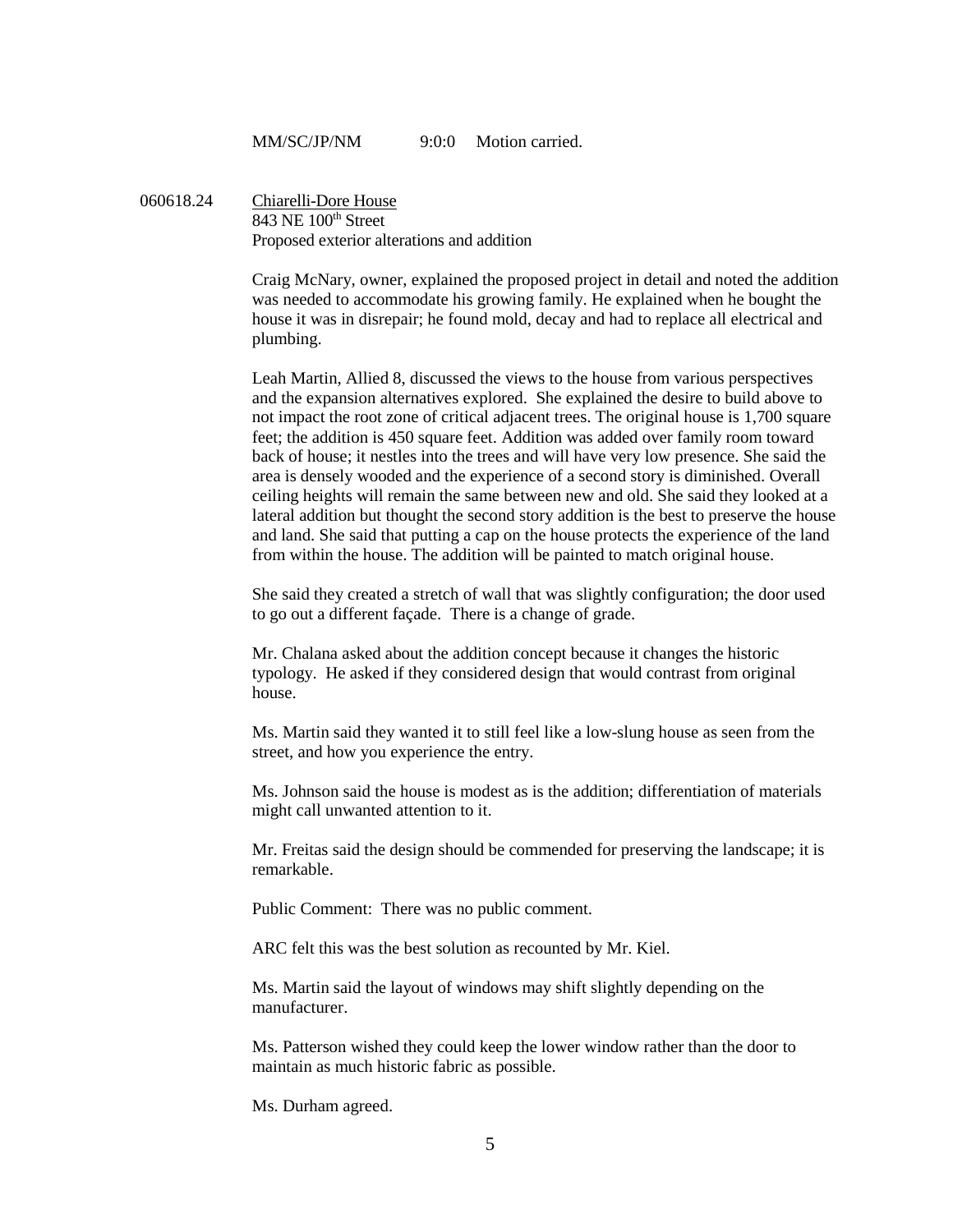Ms. Patterson thanked the owner for being such a great steward. She said it is the best solution from her perspective.

Mr. Kiel said the door change is OK to him.

Action: I move that the Seattle Landmarks Preservation Board approve the application for the proposed addition at the Chiarelli-Dore House, 843 NE 100<sup>th</sup> Street, as per the attached submittal.

This action is based on the following:

1. The proposed addition does not adversely affect the features or characteristics specified in Ordinance No. 124425 as the proposed work does not destroy historic materials that characterize the property, and is compatible with the massing, size and scale of the landmark, as per Standard #9 of the *Secretary of Interior's Standards for Rehabilitation.* 

The other factors in SMC 25.12.750 are not applicable to this application

MM/SC/GH/JP 9:0:0 Motion carried.

#### **060618.3 NOMINATION**

060618.31 First Evangelical Church & Parsonage / Re-evaluation Counseling 165 Valley Street / 719 Second Avenue North

> Ellen Mirro, The Johnson Partnership, presented via PowerPoint (full report in DON file). She said the owner wants to know the status of the building as they will be selling the property. She provided context of the building and site and conducted a virtual walk around the building interior and exterior. She discussed alterations to the church and parsonage buildings. She said John Bachmann was the builder on permit; the architect is unknown. She said that Van Horn and Van Horn Architects did the remodel when the building changed from a church to the space for Re-Evaluation Counseling. She provided context of the church typology and its development in Seattle. She noted the 'church row' on this avenue. She described the architectural style for the church and parsonage and provided other examples.

She provided a brief overview of Van Horne & Van Horne Architects. She didn't think that any of the designation standards applied.

## Public Comment:

Michael Herschensohn, Queen Anne Historical Society, supported Staff Recommendation for criteria C and D. He thought some of Ms. Mirro's examples were not relevant or related to churches in Seattle of this era. He said the location is interesting and the site is distinct. He thought Criterion F may also apply. He said the church is definitely important to the community.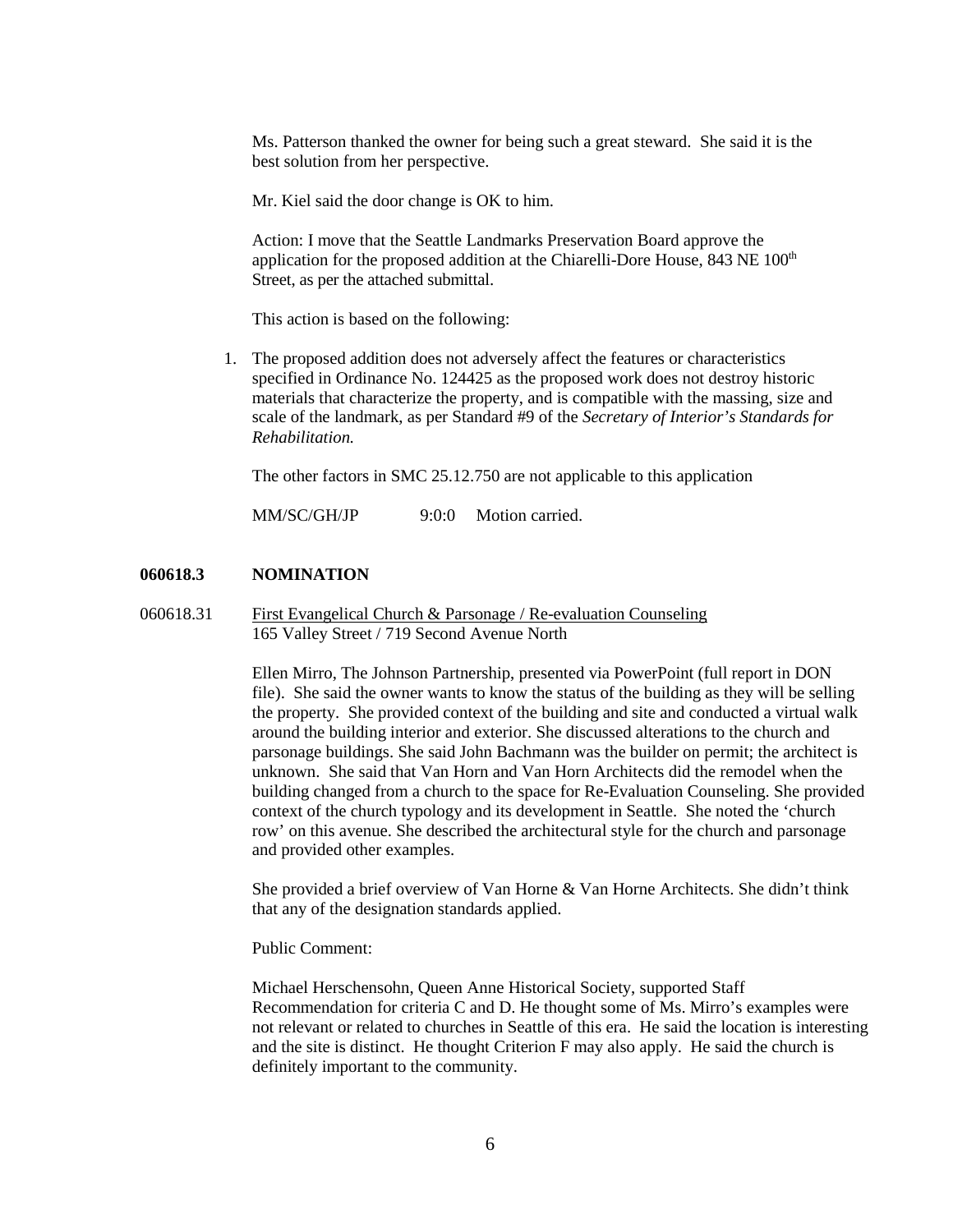Leanne Olsen, Queen Anne Historical Society, supported nomination. She said she thinks of it as vernacular architecture and it is becoming rare to see these examples survive. She thought the alterations from the 1970s have their own significance for that era of preservation and adaptive reuse.

Board Discussion:

Mr. Coney supported nomination to have further assessment of exterior of both buildings. He said the building is prominent.

Mr. Hodgins did not support nomination and said the loss of the steeple is unfortunate. He said the parsonage has been significantly altered.

Ms. Patterson supported nomination and wanted to know more about the pattern book churches of which this is an example.

Mr. Freitas did not support nomination and didn't think it met the standards. He said Mr. Jackins' history is interesting under Criterion B.

Ms. Durham said she supports preservation of vernacular architecture but was concerned about integrity. She did not support nomination.

Ms. Johnson did not support nomination and said there were too many alterations.

Ms. McKernan did not support nomination and said it is not a good architectural example.

Mr. Chalana did not support nomination and noted it was a tough decision. He thought both buildings have lost integrity and the ability to convey significance.

Mr. Kiel did not support nomination.

Action: I move that the Board approve the nomination of the former First Evangelical Church & Parsonage at 165 Valley Street / 719 Second Avenue North for consideration as a Seattle Landmark; noting the legal description in the Nomination Form; that the features and characteristics proposed for preservation include: the site and the exteriors of the buildings; that the public meeting for Board consideration of designation be scheduled for July 18, 2018; that this action conforms to the known comprehensive and development plans of the City of Seattle.

| MM/SC/JP/RC | 2:7:0 Motion failed. Mmes. Durham, Johnson, McKernan, |
|-------------|-------------------------------------------------------|
|             | Messrs. Chalana, Freitas, Hodgins, Kiel opposed.      |

#### **060618.4 BRIEFING**

060618.41 Coliseum (Key Arena) / Bressi Garage 305 Harrison Street / 226-232 1st Avenue North Briefing on proposed addition, alterations, and rehabilitation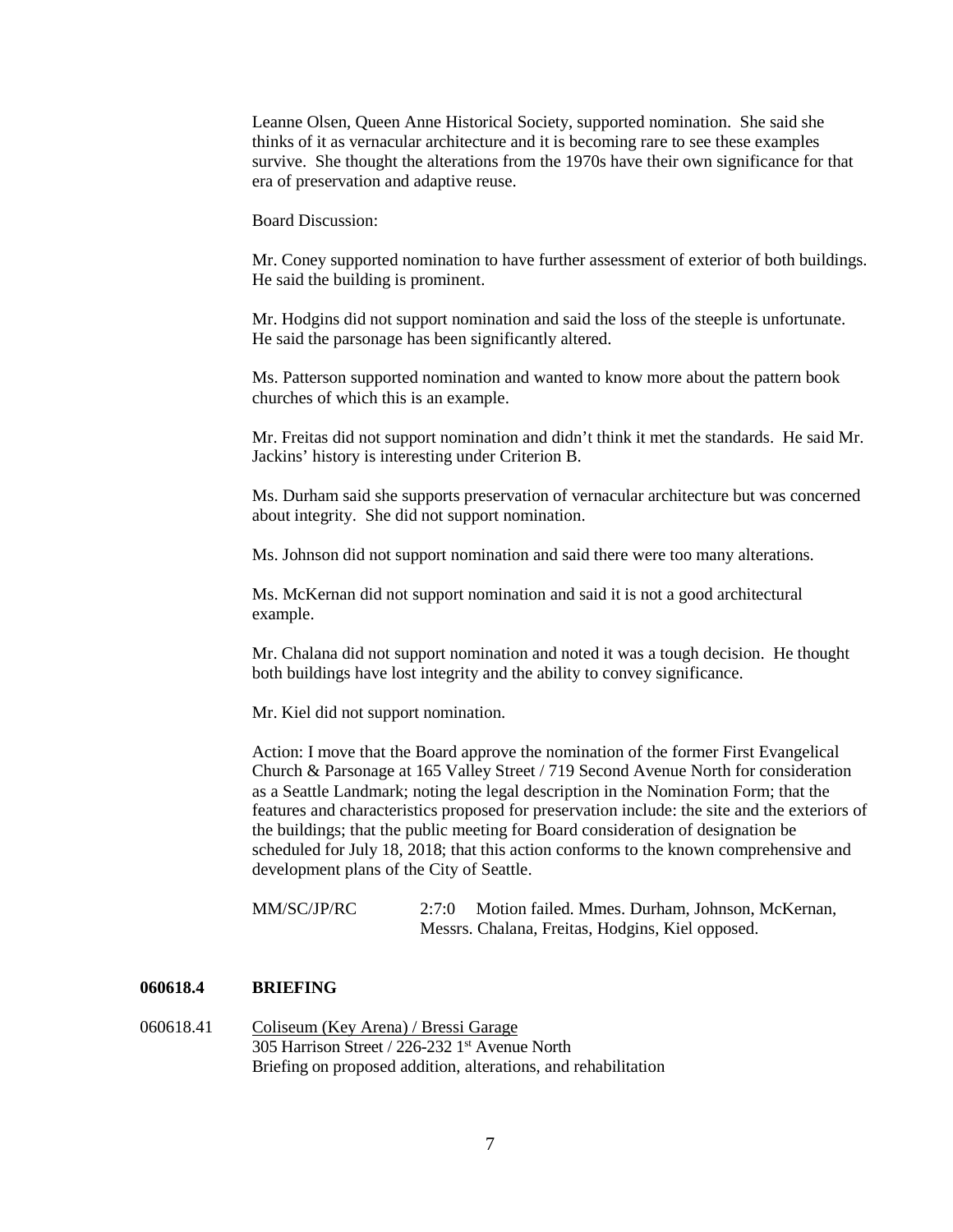Briefing materials in DON file. Following are board and public questions and comments.

Geoff Cheong, Populous Architects; Rico Quirindongo, DLR Group; and Gareth Loveridge, Swift Company presented.

Team provided a brief overview of the project site and the tunnel under the Bressi Garage.

Mr. Cheong explained the structural south pylon of the arena and the necessity for structural alterations, increasing the depth of bearing down through the new bowl level.

Mr. Cheong explained the need to remove most if not all of the arena curtain wall during construction. He said their current plan is to thoroughly document it, deconstruct it and store it during construction, and reconstruct the original framing, incorporating a new insulated glass assembly. He said they are still studying glass options.

Mr. Cheong described their Northeast intervention at the International Fountain Pavilion to incorporate mechanical exhaust and egress from the bowl below. He said they proposed to deconstruct 40' of the south end and reconstruct 30' of it with proposed alterations. They are trying to shift the egress doors north so that the area of exiting does not conflict with an existing large tree.

He said the Southeast and South (ticket office) interventions have not unchanged since the last briefing.

Mr. Cheong noted that the Southwest intervention had grown a bit. He explained the security need for locating all vents 12' above the walking surface. He said they are still studying cladding options and showed a warm gray concrete panel vs. a blue/silver metal panel.

Mr. Cheong explained that they are still looking at alternatives for the Northwest intervention at the south end of the Northwest Rooms (currently KEXP). Scheme A includes a separate volume for the egress and ventilation. Scheme B proposed to extend the building by 10' and have a smaller separate building which is shorter and narrower than Scheme A. Scheme C was still in flux, but they estimated a proposed 20-30' extension to the building, with no additional separate building.

Mr. Chalana asked if Scheme B addition could slide beneath the ramp.

Mr. Cheong said it would be in conflict with the concourse level below.

Mr. Loveridge showed the early concept for the courtyard north of the arena acknowledging that it will likely change as the discussion with Seattle Center continues.

Ms. Patterson and Mr. Chalana asked about deconstruction at the Fountain Pavilion and asked if there are other options.